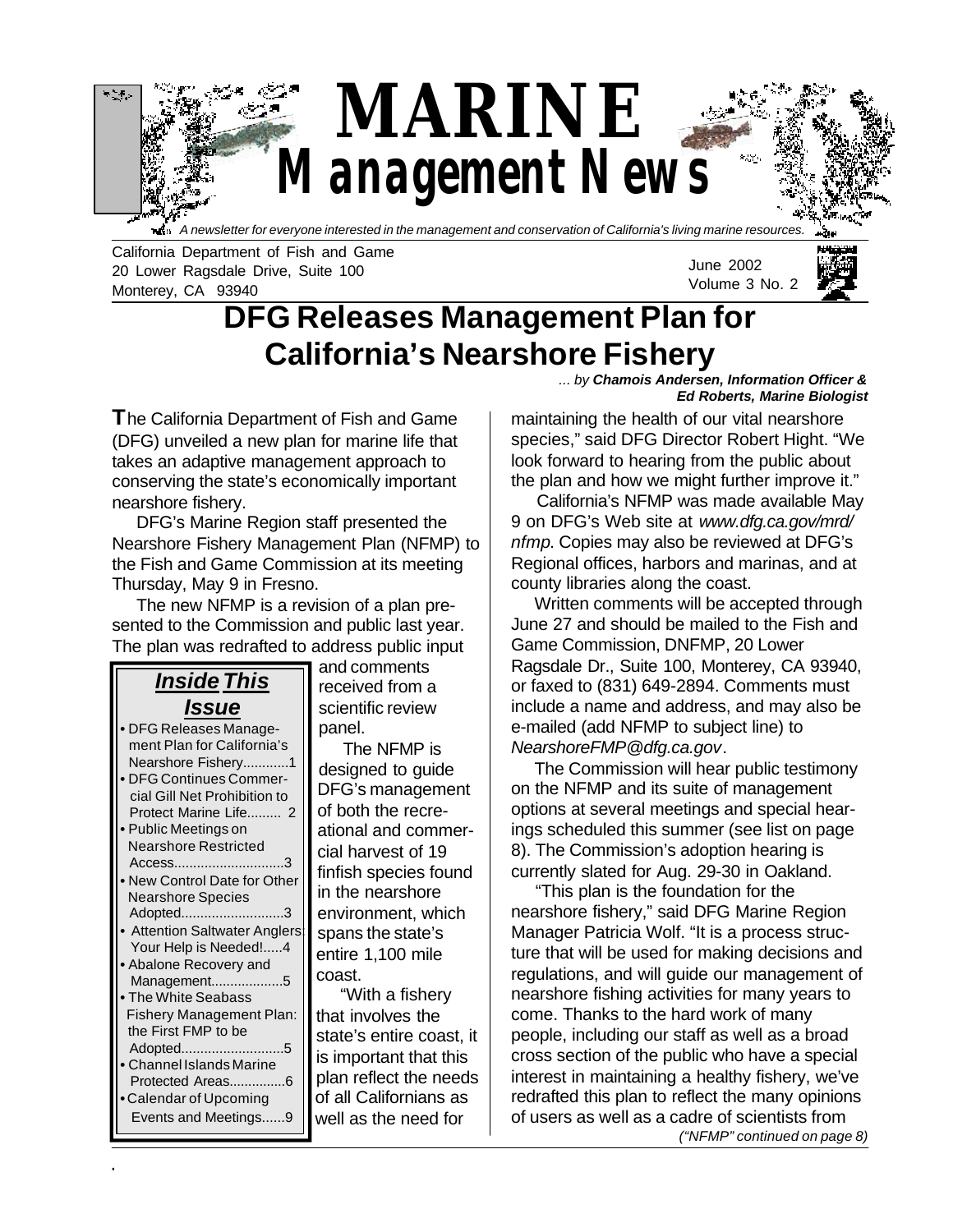### **DFG Continues Commercial Gill Net Prohibition to Protect Marine Life**

*... by Chamois Andersen, Information Officer* **C**alifornia Department of Fish and Game (DFG) Director Robert C. Hight on April 2 signed a final emergency order to prevent the drowning of threatened southern sea otters, common murres (a seabird), and other marine life due to entanglement in gill and trammel nets in waters off California's central coast. The prohibition is from Point Reyes (Marin County) to Point Arguello (Santa Barbara County).

 The order is a continuation of a process that began in September of 2000 when the commercial fishery was first closed from Point Reyes to Yankee Point, and from Point Sal to Point Arguello. The action prohibits the use of gill and trammel nets in waters less than 60 fathoms (360 feet) deep from Point Reyes southward to Point Arguello. Emergency regulations to implement the gill net fishing ban took effect April 26, and includes the area between Yankee Point (Monterey County) south to Point Sal (Santa Barbara).

 The inclusion of this middle area will close the gap between Yankee Point and Point Sal where since the original ban in 2000, fishermen were able to fish with gill and trammel nets in waters deeper than 30 fathoms. The continued use of gill nets in this area poses a threat to the recovery of the southern sea otter, which is a state protected species and also listed as threatened on the federal Endangered Species List, and to the state's recovering common murre population.

 "Restricting the use of gill and trammel nets is the best tool we have to promote the continued recovery of common murres and other marine life," Hight said. "Commercial landings of California halibut by hook and line will not be affected by the emergency order," he added.

 Many California breeding seabirds, particularly common murres, are concentrated on offshore rocks along the central coast. Common murres rely heavily on the availability of suitable nesting habitat, as well as the ocean's strong upwelling systems that provide for many prey species in the same general area of their nests. Common murres are known to dive to depths of

up to 98 fathoms (588 feet) to seek prey, and thus are highly vulnerable to gill nets. "The central California population is estimated to be a fraction of its historic level, and although it is subject to various restoration and management actions, set gill net entanglements continue to exacerbate the serious impediments to recovery faced by this species," said Paul Kelly, a DFG senior seabird biologist.

 An onboard observer program conducted by the National Marine Fisheries Service in 1999



*Picture from "Fishing Vessel Gear ID Job Aide" Created by USCG Pacific Fisheries Training Group*

and 2000, revealed a high number of common murre mortalities due to gill nets, particularly off the coast of Monterey.

 In addition to protecting common murres and sea otters, this action will benefit other marine life such as harbor porpoises, sea lions, elephant seals, and cormorants that inhabit California's nearshore ocean environment, and are also subject to entanglement by gill and trammel nets.

*("Gill net" continued on page 9)* The emergency regulation will last for 120 days which began April 26. DFG has initiated a rulemaking to permanently prohibit the use of gill and trammel nets along California's central coast, in waters less than 60 fathoms (360 feet) deep. Set gill nets (both gill and trammel nets) are used to fish for halibut, white seabass, white croaker, and rockfish. Gill nets can be either single or multiple panels of webbing that hang curtain-like in the water and are anchored to the ocean bottom on both ends. Animals are either entangled by rolling up in the net or are ensnared by getting caught around the head in the webbing (mesh).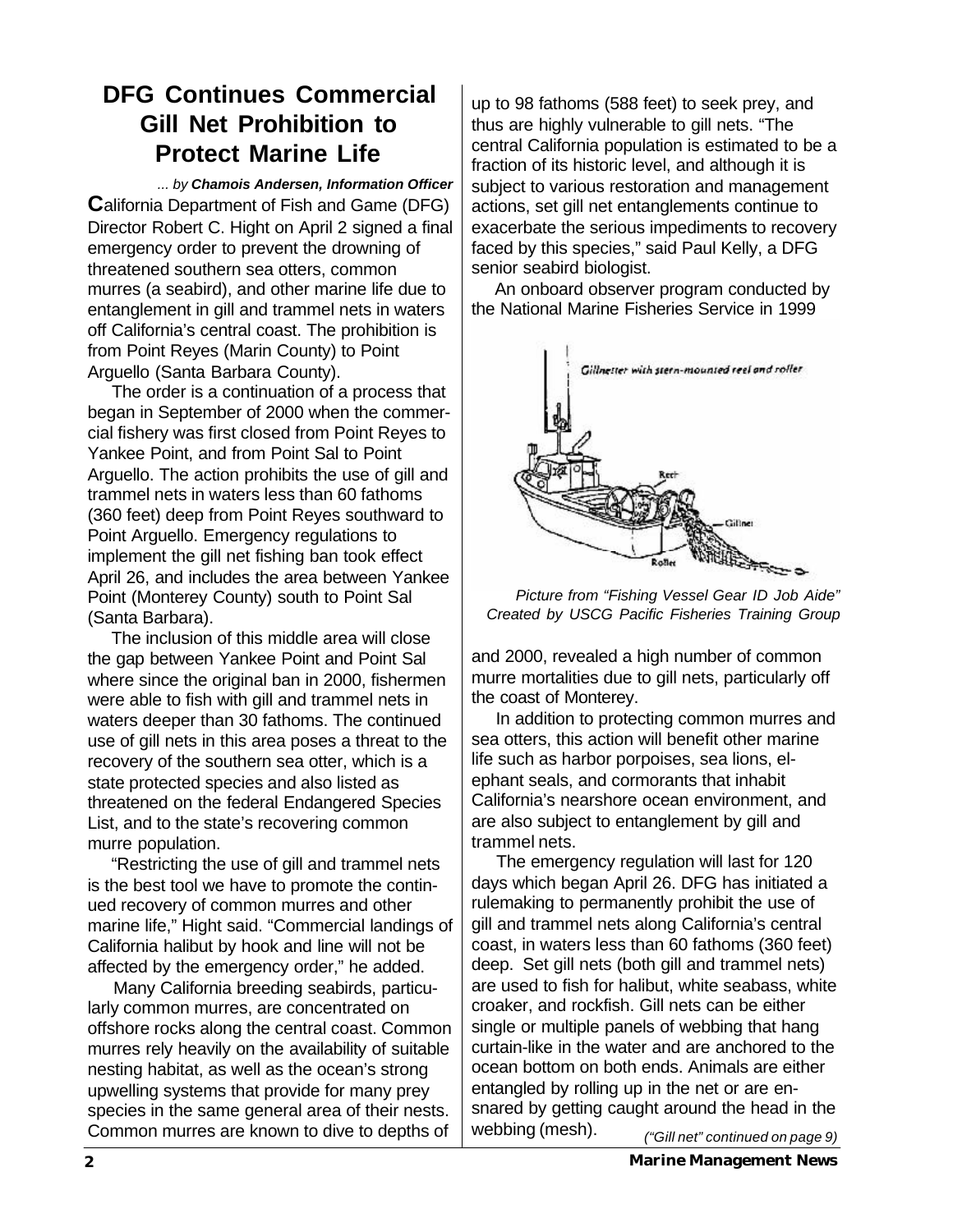### **Public Meetings on Nearshore Restricted Access**

*... by Traci Bishop, Associate Marine Biologist*

**I**n In March 2002, the Department of Fish and Game (DFG) held six public meetings around the state to discuss potential options for a commercial nearshore fishery restricted access program. Input from the public was received at these meetings as part of the latest step in developing a restricted access program for the Nearshore Fishery Management Plan.

The DFG is developing a nearshore restricted access program based on the Fish and Game Commission's policy. The Commission's policy has several goals, including to promote sustainable fisheries, provide for orderly fisheries, promote conservation among participants, and to maintain the long-term economic viability of the fishery. Limited participation in this fishery may be necessary to achieve these goals.

As DFG develops the nearshore fishery restricted access program, public involvement is an important part of the process. Although currently DFG is focused on the commercial fishery, recreational and environmental interests were also addressed at these six meetings.

Comments and suggestions from these six public meetings and the small group meetings held last year will be used to shape the restricted access program. While a wide-range of opinions were expressed, the main points heard at the meetings were:

- \$ A simple program would be best.
- \$ There are differences between the regions.
- \$ Timeframe for qualifying may need to be different.
- \$ No one set of qualifying criteria fits all needs.

\$ Participants should still be active in the fishery.

Through these meetings, DFG has gained much insight into the differences of the

*("Access" continued on page 7)*

## **New Control Date for Other Nearshore Species Adopted**

*... by Traci Bishop, Associate Marine Biologist*

**T**he Commission has adopted a control date of December 31, 1999 for participation and October 20, 2000 for a possible gear endorsement program for nine additional nearshore species. The species include monkeyface prickleback (eel) and the following rockfish species: black, blue, brown, calico, copper, olive, quillback and treefish. These nine species were added to the list of nearshore fishes in 2000 during the development of the Nearshore Fishery Management Plan. Since they were added after the Nearshore Fishery Permit was established, there is no control date and a permit is not required to land these species currently.

### *What is a control date?*

A control date is the first step in limiting access to a fishery. If someone has not participated in or used a certain gear type prior to the control date, they may not be eligible to partici-



*Calico rockfish Photo by Dan Gotshall*

pate in the future. This informs participants that they should not make large investments in a fishery if they have not been active prior to the control date.

### *Why set a control date?*

Nearshore Advisory Committee members and fishermen were concerned that increased restrictions in the other rockfish fisheries and

*("Control date" continued on page 9)*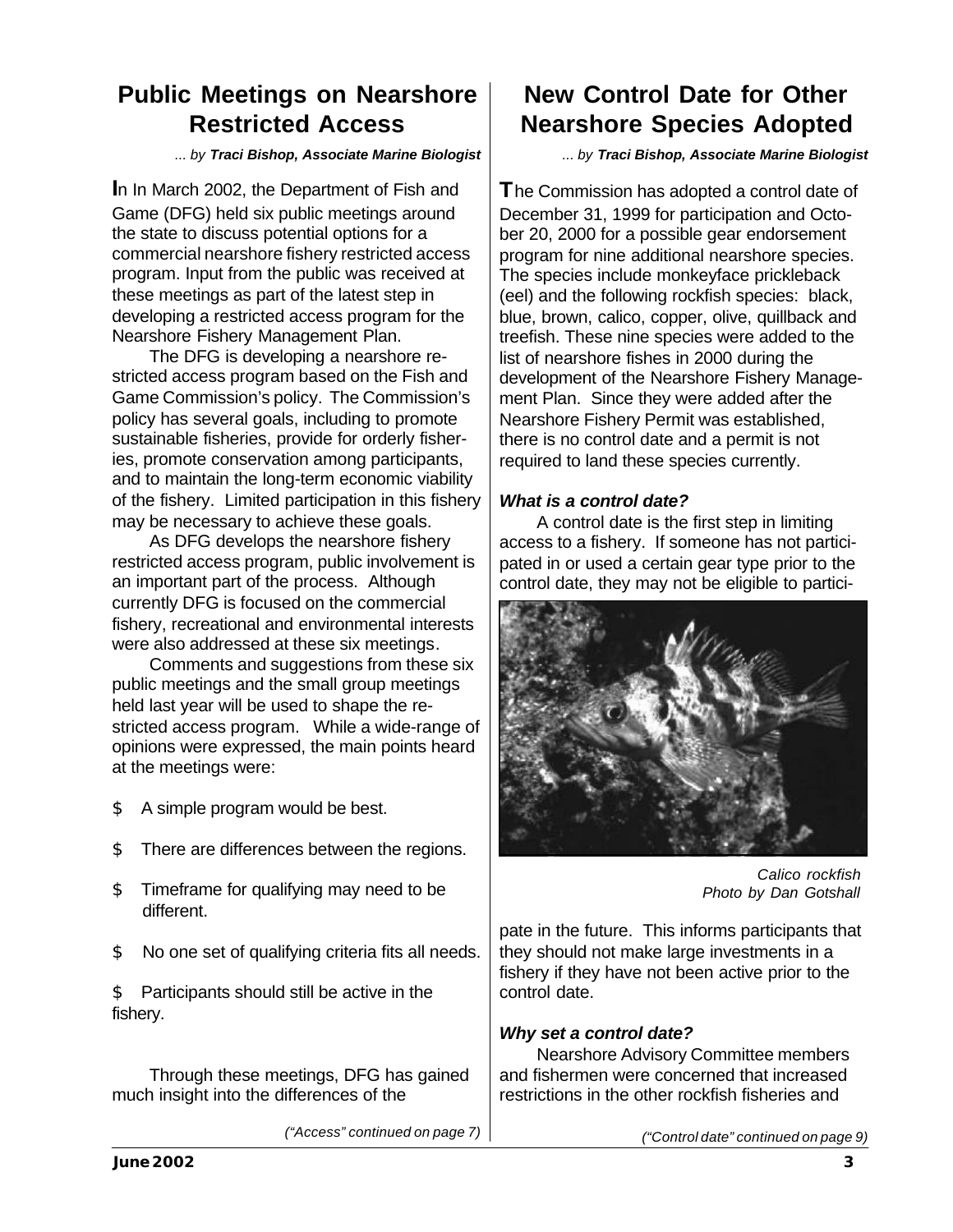# **Attention Saltwater Anglers: Your Help is Needed!**

#### *... by Ed Roberts, Marine Biologist*

**H**ave you ever run into a person at the end of your fishing day who came up to you with a clipboard and fish measuring board in hand, and wanted to ask you some questions about your trip and take a look at your catch? This person was conducting one of a number of important surveys, gathering information on the marine sport fishery. One of these surveys, the Marine Recreational Fisheries Statistics Survey (MRFSS), is a nationwide survey funded by the National Marine Fisheries Service (NMFS). The MRFSS has been conducted here on the West Coast (California, Oregon and Washington) by the Pacific States Marine Fisheries Commission (PSMFC), with the cooperation and support of the state fishery management agencies, for more than 20 years. The survey information is used to estimate catch and fishing effort of sport anglers who fish along the nation's coasts. Fishery Technicians (commonly called "samplers"), employed by the PSMFC, interview marine recreational anglers at randomly selected beaches, piers, jetties, breakwaters, launch ramps, marinas, and on commercial passenger fishing vessels, or "party boats". They collect information on each angler's fishing habits, related expenditures, as well as biological information such as the lengths and weights of the fish the sampler observes.

 Recently, the Department of Fish and Game (DFG) began to place staff in the field to increase the amount of information now being collected by the existing PSMFC Fishery Technicians. The main reason for the additional field staff is to increase the sample size by conducting more interviews. Because of the random sampling framework of the survey, and the increased coverage, an angler who fishes frequently is likely to run into a sampler several times a year. Now, more than ever, your cooperation with the survey is encouraged. In order for the survey to produce accurate estimates, it is important to get a representative crosssection of angler and trip types by including anglers who fish once per year to those who fish

infrequently. Each and every fishing trip you make is unique – different fish, different location, more/less time spent fishing, etc. The first trip you made at the beginning of the year when you caught a few rockfish from your private boat is just as important as the day you went out on the party boat and got your limit of bass or salmon, or the trip you made in the fall when you caught a couple of halibut on the pier, or the time you got skunked while surf fishing on the beach near the end of the year.



#### *Sampler weighing a yellowtail for the Marine Recreational Fisheries Statistical Survey*

 So, the next time you are out fishing and are approached by a sampler at the end of the day, please cooperate with the survey by taking the time to answer the questions and allowing the sampler to examine your catch. Ensure that your valuable contribution to the California marine recreational fishery is represented in the survey. All data collected are considered confidential, and the survey is regulated under the Privacy Act of 1974. The NMFS, PSMFC and DFG appreciate your time and cooperation.

 For information on the agencies conducting the MRFSS, visit the NMFS and PSMFC online at *www.nmfs.noaa.gov* and *www.psmfc.org*, respectively. For more information on the Pacific Coast MRFSS, please visit *www.recfin.org*. Click on "Data" to see the results of the survey, or "Surveys" to learn how the MRFSS is conducted. + ts>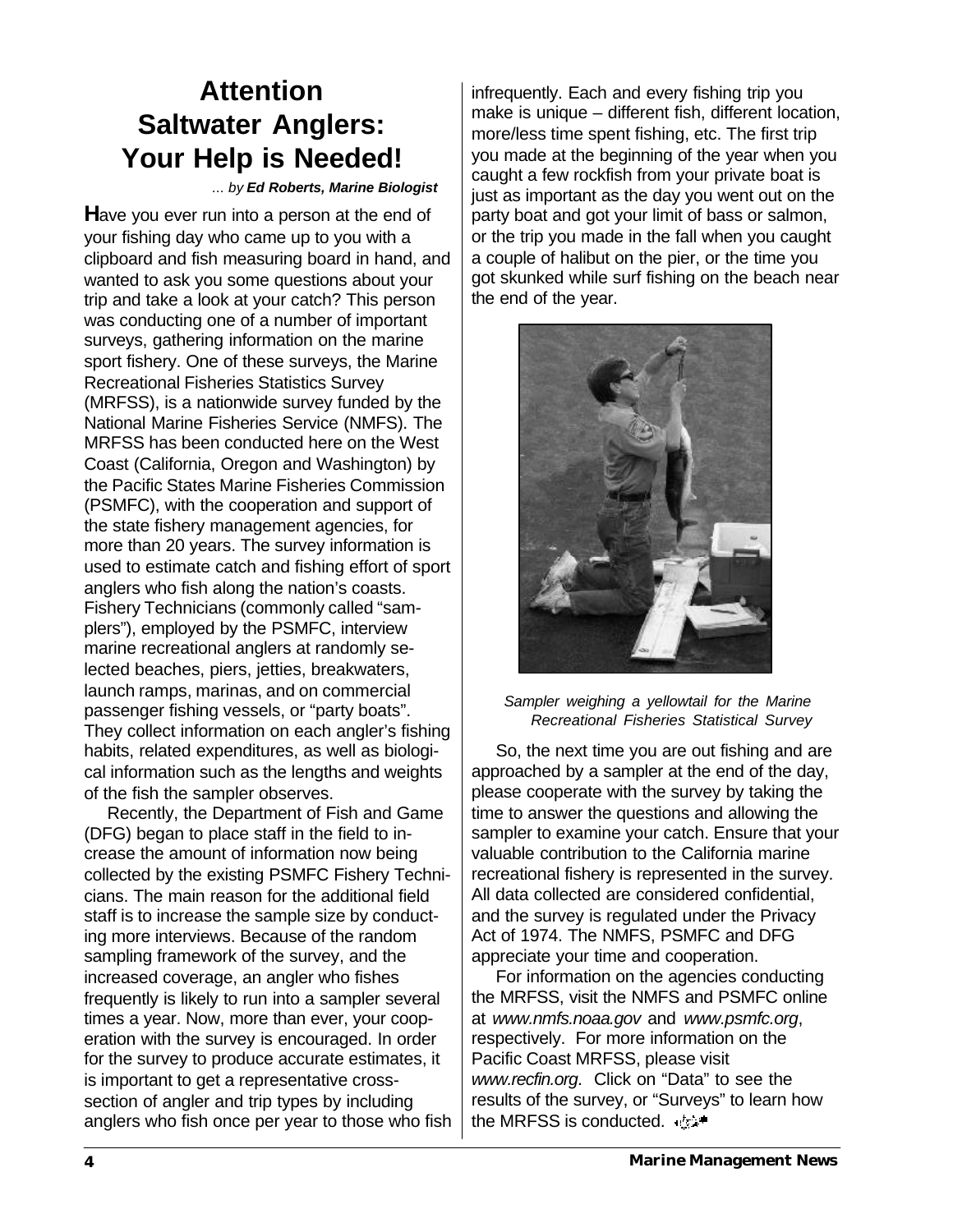### **Abalone Recovery and Management Plan**

#### *... by Jonathan Ramsay, Marine Biologist*

**T**he first draft of the Abalone Recovery and Management Plan (ARMP) is well underway after the completion of three successful workshops. In July 2000, the first workshop was held with commercial abalone constituents. In November 2001, the ARMP advisory panel met in Los Alamitos to discuss the recovery of abalone resources in southern California. The ARMP Advisory Panel is composed of members and alternates representing commercial and sport abalone fishermen, environmental organizations, aquaculturists, and scientists.

 A third workshop with the ARMP advisory panel and the Recreational Abalone Advisory Committee (RAAC) was held on March 15, 2002 in Oakland to address the management of northern California's red abalone fishery. The RAAC members are representatives from diverse disciplines and geographical locations who have been appointed by the Director of the Department of Fish and Game (DFG) to oversee the use of all funds generated through the abalone stamp program. Comments and suggestions gathered at these workshops have contributed to the development of both the management and recovery sections of the ARMP. In addition, members of the general public present at the two latter workshops provided important input on the ARMP.

 When the first draft of the plan is completed, it will undergo an internal review by the Department of Fish and Game (DFG). After the internal review is completed in mid-August, the draft ARMP will be submitted for peer review and made available to the public for an informal review. At that time, the draft ARMP will be available on DFG's abalone resource Web site *www.dfg.ca.gov/mrd/abalone.html*, at DFG offices, and at selected libraries and locations throughout California's coastal communities. The public will also have an opportunity to comment on the draft at two town hall meetings; one in late August and one in early September (dates and locations are yet to be determined). Written comments are welcome at any time and

### **The White Seabass Fishery Management Plan: the First FMP to be Adopted**

*...by Kelly O'Reilly, Marine Biologist*



*White seabass Photo by Paul Gregory*

**T**he White Seabass Fishery Management Plan (WSFMP) is the first of several fishery management plans (FMPs) to be adopted by the Fish and Game Commission. Many individuals within and outside DFG were involved in the development of the management plan. This process began in 1993 when DFG was directed to prepare a white seabass fishery management plan as a pilot program intended to precede the development and adoption of other FMPs. An initial WSFMP was adopted by the California Fish and Game Commission in 1996. However, legislation needed to fully implement the plan was never introduced. In 1998, the state Legislature enacted the Marine Life Management Act (MLMA) which granted broader regulatory authority to the Commission and declared that the WSFMP remain in effect until amended and brought into compliance with the MLMA.

 More than twenty individuals assisted DFG staff with the plan's development by serving on advisory panels. The advisory panels consisted of outside scientists and representatives of the commercial and recreational fisheries. A fourperson scientific review panel critiqued the plan for it's basis in sound science, for MLMA compliance and provided valuable input to DFG biologists for completion of the final document.

 The final WSFMP was adopted by the Commission on April 4, 2002. Following that action, the Commission commented that this was a historic moment: the first fishery management plan to be adopted by California. To complete the requirements under the California Environmental Quality Act, the environmental document was certified at the May 9 Commission meeting

*("Abalone" continued on page 7)*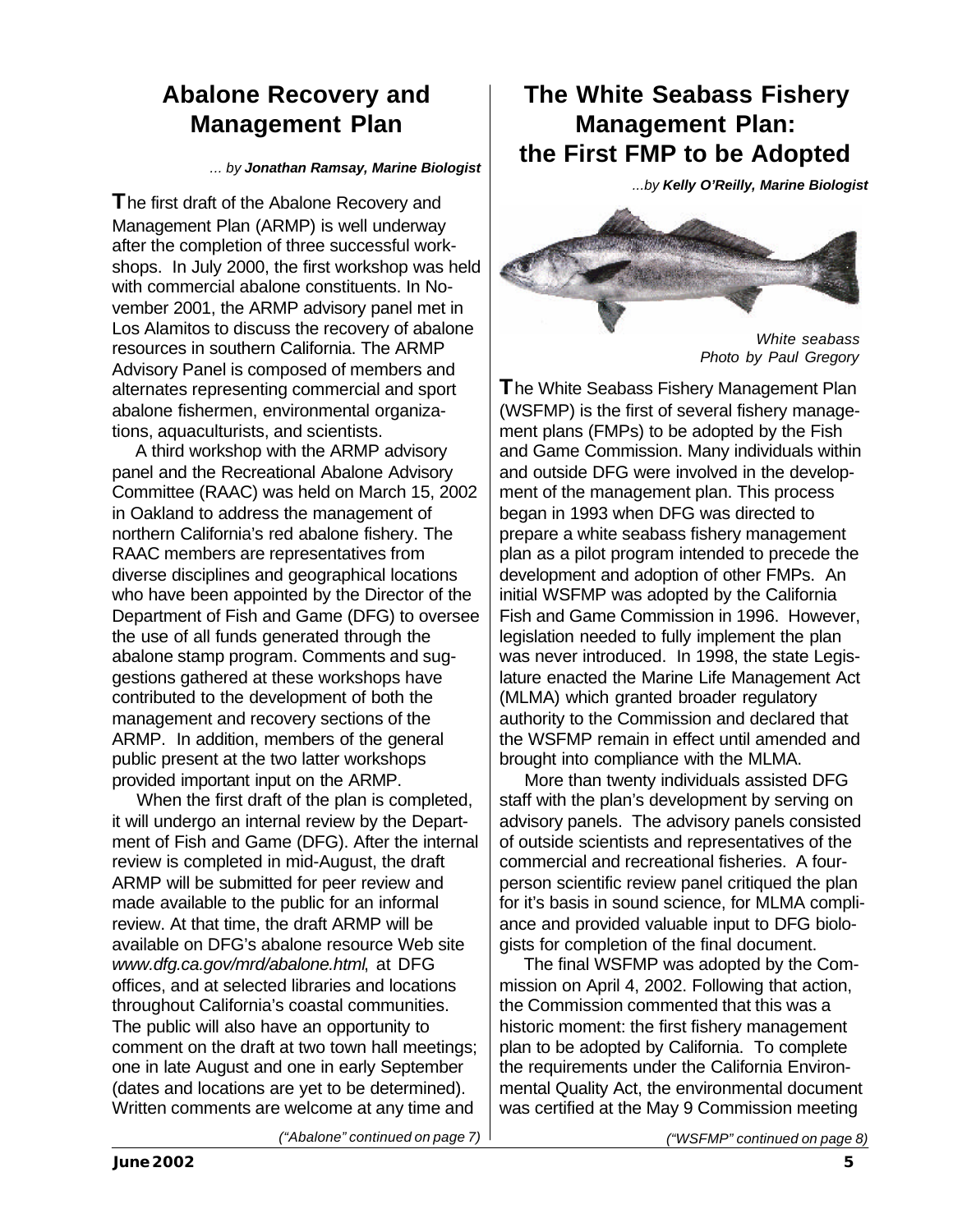### **Channel Islands Marine Protected Areas**

*... by John Ugoretz, Senior Marine Biologist*

**I**n 1998, the California Fish and Game Commission received a proposal to create marine reserves, or no-take zones, around the northern Channel Islands. This proposal suggested closing 20 percent of the shoreline outward to one nautical mile to all fishing. The proposal led to nearly one year of public discussion of the issue in the Commission forum. In response to the proposal and the need for an open constituent- based process, the Channel Islands National Marine Sanctuary and the California Department of Fish and Game (DFG) developed a joint federal and state partnership to consider the establishment of marine reserves in the Sanctuary. The Commission endorsed this process at its March 4, 1999 meeting.

 The Channel Islands National Marine Sanctuary Advisory Council, an advisory body to the sanctuary manager, created a stakeholder based community group called the Marine Reserves Working Group (MRWG) in July,

1999. This constituent panel was comprised of 17 members representing state and federal agencies, conservation interests, consumptive recreational and commercial groups, the public at large, and the California Sea Grant Extension program. The MRWG met 24 times between July 1999 and June 2001 to discuss issues surrounding the potential establishment of new MPAs and to try to come to a consensus on a recommendation on marine reserves around the Channel Islands.

 While the MRWG did not reach consensus on a specific recommendation for the spatial placement of marine protected areas (MPA), they did agree on a mission statement, problem statement, goals and objectives. The MRWG's goals stated the following:

 • Ecosystem Biodiversity Goal: To protect representative and unique marine habitats, ecological processes, and populations of interest.



**6 Marine Management News**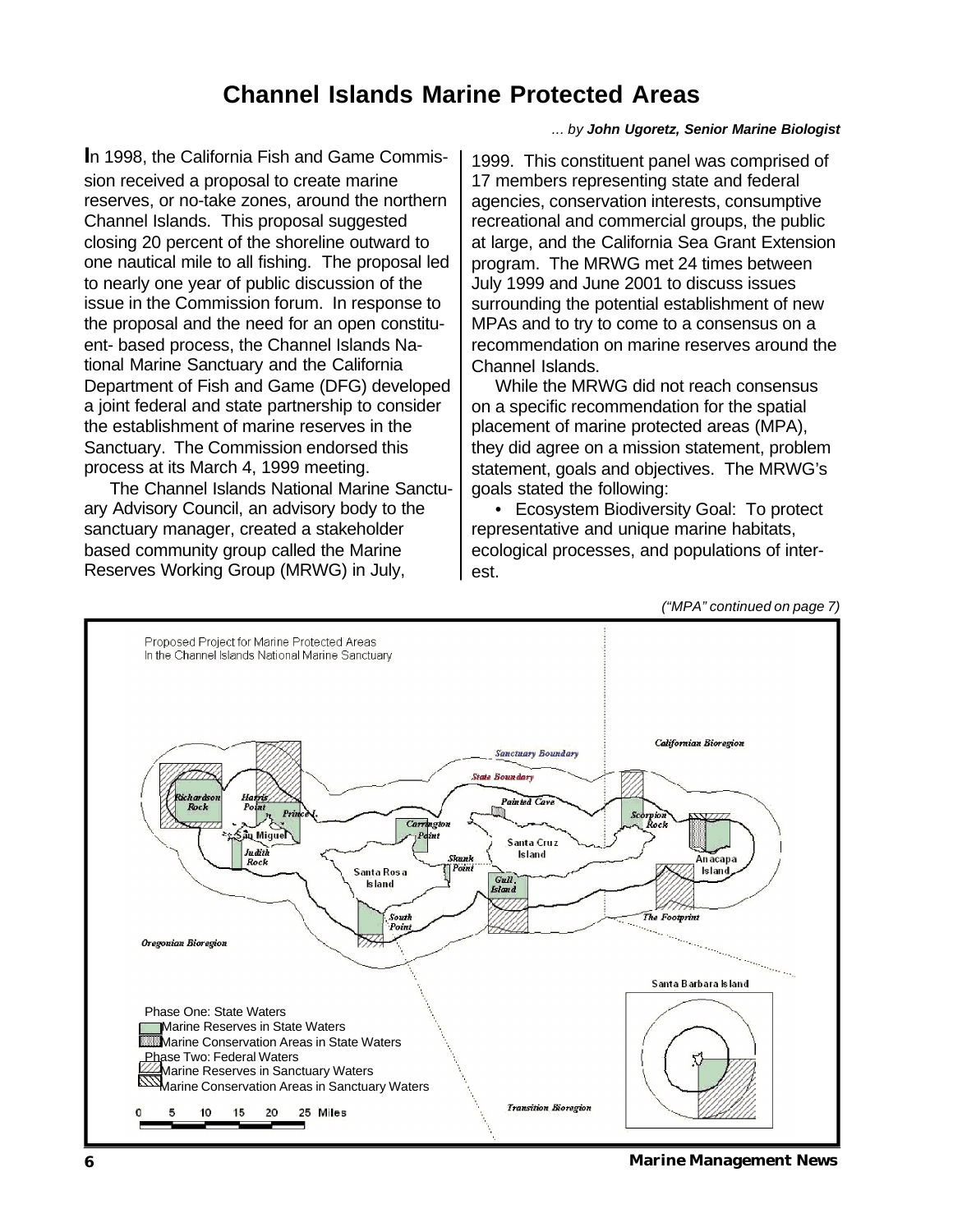#### *("MPA" continued from page 6)*

 • Socio-Economic Goal: To maintain longterm socio-economic viability while minimizing short-term socio-economic losses to all users and dependent parties.

 • Sustainable Fisheries Goal: To achieve sustainable fisheries by integrating marine reserves into fisheries management.

 • Natural and Cultural Heritage Goal: To maintain areas for visitor, spiritual, and recreational opportunities, which include cultural and ecological features and their associated values.

 • Education Goal: To foster stewardship of the marine environment by providing educational opportunities to increase awareness and encourage responsible use of resources.

 The information and recommendations developed in the MRWG process led to a DFG recommendation for MPAs in the region. This recommendation, along with a range of alternatives, was presented to the Commission in August 2001. The Commission requested that DFG develop proposed regulations for the range of alternatives and an environmental document describing the potential impacts of each. The alternatives range from about 12 percent of state waters within the Sanctuary, to more than 30 percent of state waters within the Sanctuary. A no-project alternative (which would leave the existing regulations in place), and an alternative to defer decision to the MLPA process are also included.

 As a part of the regulatory process DFG is also preparing a Draft Environmental Document (DED) to meet California Environmental Quality Ac t requirements. This document details the potential environmental impacts of each MPA alternative. The DED includes information on potential impacts to both the natural environment and the human environment in the Channel Islands area. The human environment includes potential socio-economic impacts to both consumptive and non-consumptive user groups. The DED will be available for written public comment and review for a period of 45 days once it is submitted to the Commission. The Commission is not expected to make a decision on the matter before their Aug. 2 meeting in San Luis Obispo.

 For more information on the Channel Islands MPA process, including descriptions and maps of the MPA alternatives, log on to the DFG's Web site at:

*www.dfg.ca.gov/mrd/channel\_islands/ index.html*.

*("Access" continued from page 3)*

nearshore fishery throughout the State. DFG will use this information to develop a program that addresses the unique features of each region while working towards the goals of the Commission's restricted access policy.

Currently, DFG is developing a suite of nearshore restricted access program options for the Commission's consideration later this year. If you have any questions about the new control date, please contact, Ms. Traci Bishop by phone at (562) 342-7111 or via e-mail at tbishop@dfg.ca.gov.



*("Abalone" continued from 5)*

may be sent to Mr. Pete Haaker, 4665 Lampson Avenue, Suite C, Los Alamitos, CA 90702.

 Public and peer review comments will help guide revision of the revised draft prior to its submission to the Fish and Game Commission at their December 2002 meeting in Monterey. A formal public review process will then follow. As the events mentioned above may change, be sure to keep up-to-date on the process by referring to the abalone resources section on the Web site listed above or by contacting Diana Watters (abalone constituent involvement coordinator) at (650) 631-2535 or dwatters@dfg.ca.gov.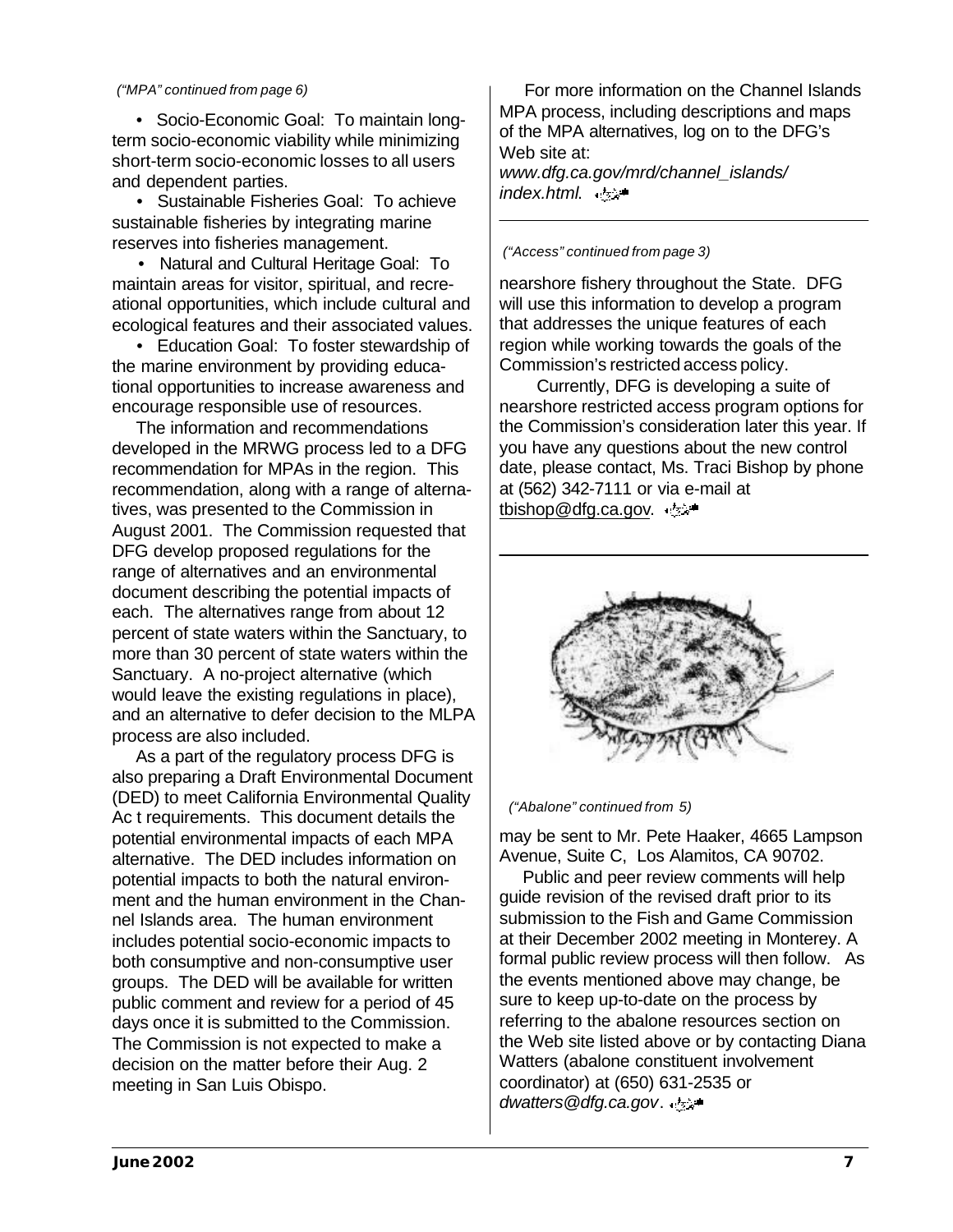#### *("NFMP" continued from front page)*

throughout the state."

 The first draft NFMP was presented to the Commission in August of 2001. Under the Marine Life Management Act (MLMA) enacted in 1998, the Commission was to adopt the plan by Jan. 1, 2002.

 However, because the first review period produced a wealth of valuable public comments, the Commission provided DFG with additional time to allow staff to revise the plan.

 The plan is organized into three main sections - the fishery management plan, environmental document, and regulations. The plan focuses on 19 finfish species, including cabezon, California scorpionfish and sheephead, kelp and rock greenlings, monkeyface prickleback, and 13 species of rockfish. The plan contains 14 detailed management options for the Commission to consider upon the plan's adoption.

 Those options relate to annual control rules (the opening and closing of the fishery and the take of certain species), allocation of fish between sport and commercial users, and the potential use of marine protected areas as one tool to help conserve nearshore stocks. Also included are sections on research needs and the costs associated with implementing the plan.

 The NFMP relies heavily on regional management and collaborative research. Within the plan, DFG recommends dividing the coast into three main regions: the North Region, from the California/Oregon border south to Cape Mendocino (Humboldt County); Central Region, from Cape Mendocino south to Point Conception (Santa Barbara County); and South Region, from Point Conception south to the California/ Mexico border.

 These three regions are currently being used as research areas for gathering and analyzing data such as fish population surveys. The framework plan for the nearshore fishery was developed to be conducive to regional and adaptive management approaches. Based on new information learned about nearshore populations and the state's changing fish markets, DFG can alter its regional management practices through this plan without affecting the entire nearshore ecosystem.

The concept of managing the state's

nearshore fishery as one ecosystem and by way of regional management is a direct result of the MLMA, and the intent of the state Legislature to manage the entire fishery for the long term. The act's overriding goal is to ensure the conservation, sustainable use, and restoration of all of California's living marine resources.

 Under the MLMA, fishery management plans such as the one for the nearshore fishery, provide parameters to allocate any increases or decreases in allowable catches fairly between commercial and recreational users. The NFMP takes an adaptive approach to fishery management and was developed in accordance with the MLMA, which relies heavily on collaborative science and stakeholder involvement.

 The following is a list of scheduled Commission meetings and special hearing dates:

 • June 20-21, Commission meeting, Lakeland Village Beach and Mountain Resort, Lakeshore Room, 3535 Lake Tahoe Blvd., South Lake Tahoe.

• Aug. 1-2, Commission meeting, City Council Chambers, 990 Palm St., San Luis Obispo.

 • Aug. 29-30, Commission meeting (adoption hearing), Elihu Harris State Office Building, 1515 Clay St., Oakland.

 For additional information on California's nearshore fishery, logon to DFG's Web site at *www.dfg.ca.gov/mrd*.

*(The information in this piece was released on May 7, 2002 as a news release.)*

*("WSFMP" continued from page 5)*

and regulation changes pertaining to the WSFMP were adopted at that time.

 The WSFMP uses a framework approach to manage the white seabass fishery in a flexible and adaptive manner, allowing for annual adjustments to the FMP and regulations, when deemed necessary in order to protect the resource. The plan calls for the resource to be monitored by DFG staff who will work closely with an advisory panel consisting of representatives from the scientific community, recreational and commercial fishing interests, and environmental groups. The text of the WSFMP can be viewed at: *www.dfg.ca.gov/mrd/wsfmp/*  $\epsilon$  ,  $\epsilon$ *index.html*.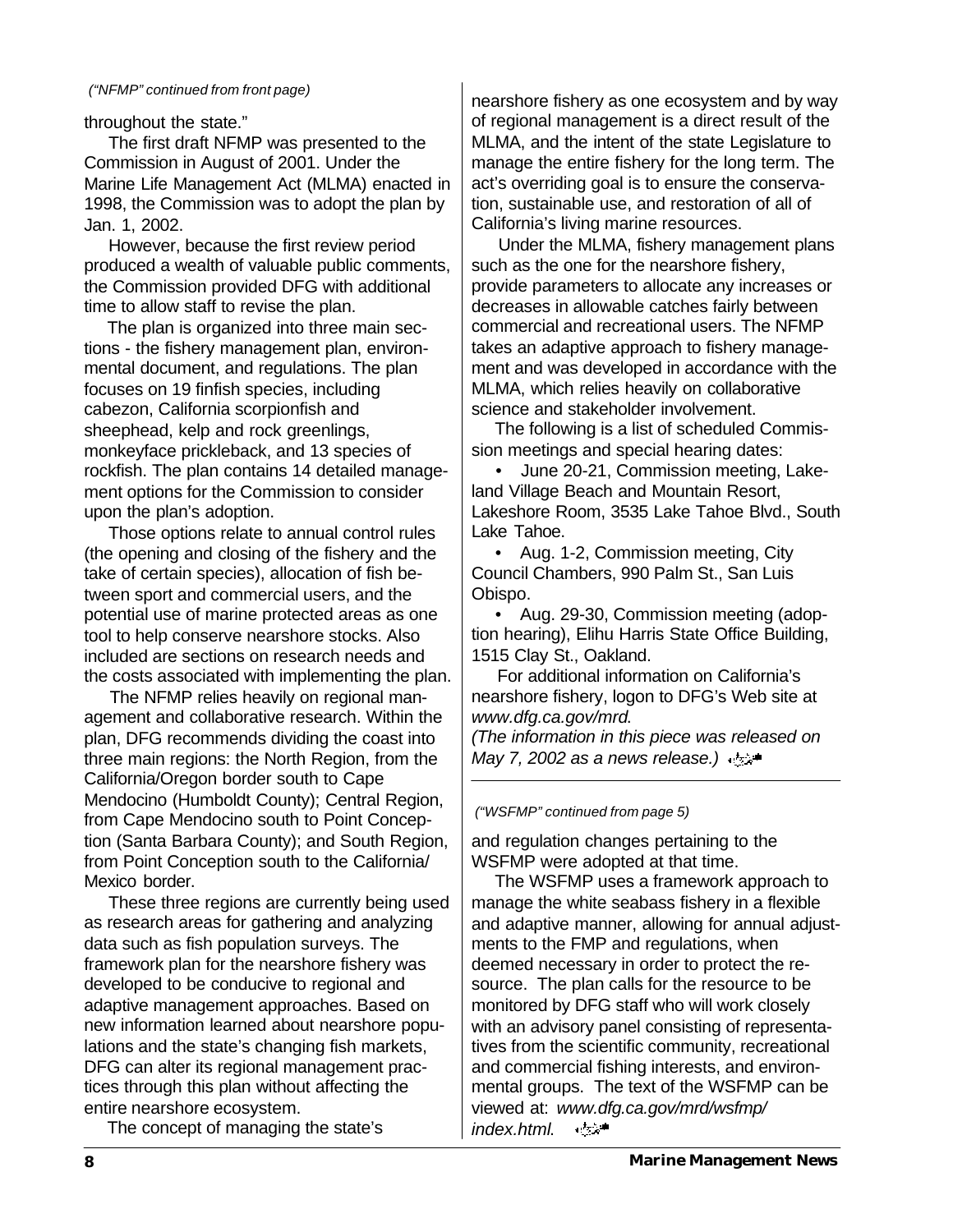#### *("Control date"continued from page 3)*

possibly a restricted access program for the original 10 nearshore species might shift effort to these other nearshore species. Because of these concerns, it may be necessary to limit participation in the future. A control date is the first step in limiting participation in the fishery.

### *What will happen in the future?*

It's not certain whether there is a need to limit access to this segment of the nearshore fishery. However, there is sufficient concern at this time to set a control date. Expected changes to the groundfish fishery may influence the Department of Fish and Game's (DFG) decision whether to develop a restricted access program for these additional nearshore species.

 If you have any questions, please contact, Ms. Traci Bishop at (562) 342-7111 or at *tbishop@dfg.ca.gov*.

#### *("Gill net" continued from page 2)*

 The permanent rulemaking for the gill net closure was filed with the Office of Administrative Law and noticed on May 17 with the California Regulatory Notice Register.

 All comments previously received by DFG, including comments provided during DFG hearings conducted May 8 and 9, 2001, will be included in this rulemaking. DFG will receive final comments through July 1. Send comments to Elena Teves, DFG, Marine Region Office, 20 Lower Ragsdale Dr., Suite 100, Monterey, CA 93940, fax: (831) 649-2917, or e-mail *eteves@dfg.ca.gov*.

 For additional information on the gill net fishery closure or to obtain a copy of the order, log on to DFG's Web site at *www.dfg.ca.gov/ mrd/gillnet/emergency.html*. *The informtion in this piece was released on April 15, 2002 as a news release.*  $\sim 20\, {\rm km}^{-3}$ 

| <b>Calendar of Upcoming Meetings</b>                                                                                                                                                                                                           |                                                |                        |                                  |
|------------------------------------------------------------------------------------------------------------------------------------------------------------------------------------------------------------------------------------------------|------------------------------------------------|------------------------|----------------------------------|
| <b>Marine Life Protection Act Working Group Orientation Meetings</b><br>Contact: John Ugoretz, Senior Marine Biologist, jugoretz@dfg2.ca.gov or (805) 560-6758                                                                                 |                                                |                        |                                  |
| July 17<br>July 18                                                                                                                                                                                                                             | Long Beach<br>Monterey                         | July 19                | <b>Eureka</b>                    |
| <b>Fish and Game Commission Meetings 2002</b><br>www.dfg.ca.gov/fg_comm/2002mtgs.html                                                                                                                                                          |                                                |                        |                                  |
| <b>June 20-21</b><br>Aug. 1-2<br>Aug. 29-30                                                                                                                                                                                                    | South Lake Tahoe<br>San Luis Obispo<br>Oakland | Oct. 24-25<br>Dec. 5-6 | <b>Crescent City</b><br>Monterey |
| <b>Pacific Fishery Management Council 2002</b><br>Meetings are subject to change. The following are the week of:                                                                                                                               |                                                |                        |                                  |
| <b>June 16-21</b><br>Sept. 9-13                                                                                                                                                                                                                | San Francisco<br>Portland, Oregon              | <b>Nov. 4-8</b>        | San Francisco                    |
| For all of the latest information on upcoming Marine Region meetings and events, please check out our<br>Master Calendar at www.dfg.ca.gov/mrd/mlma/calendar/externalcalendar.html or contact our DFG office<br>in Monterey at (831) 649-2870. |                                                |                        |                                  |